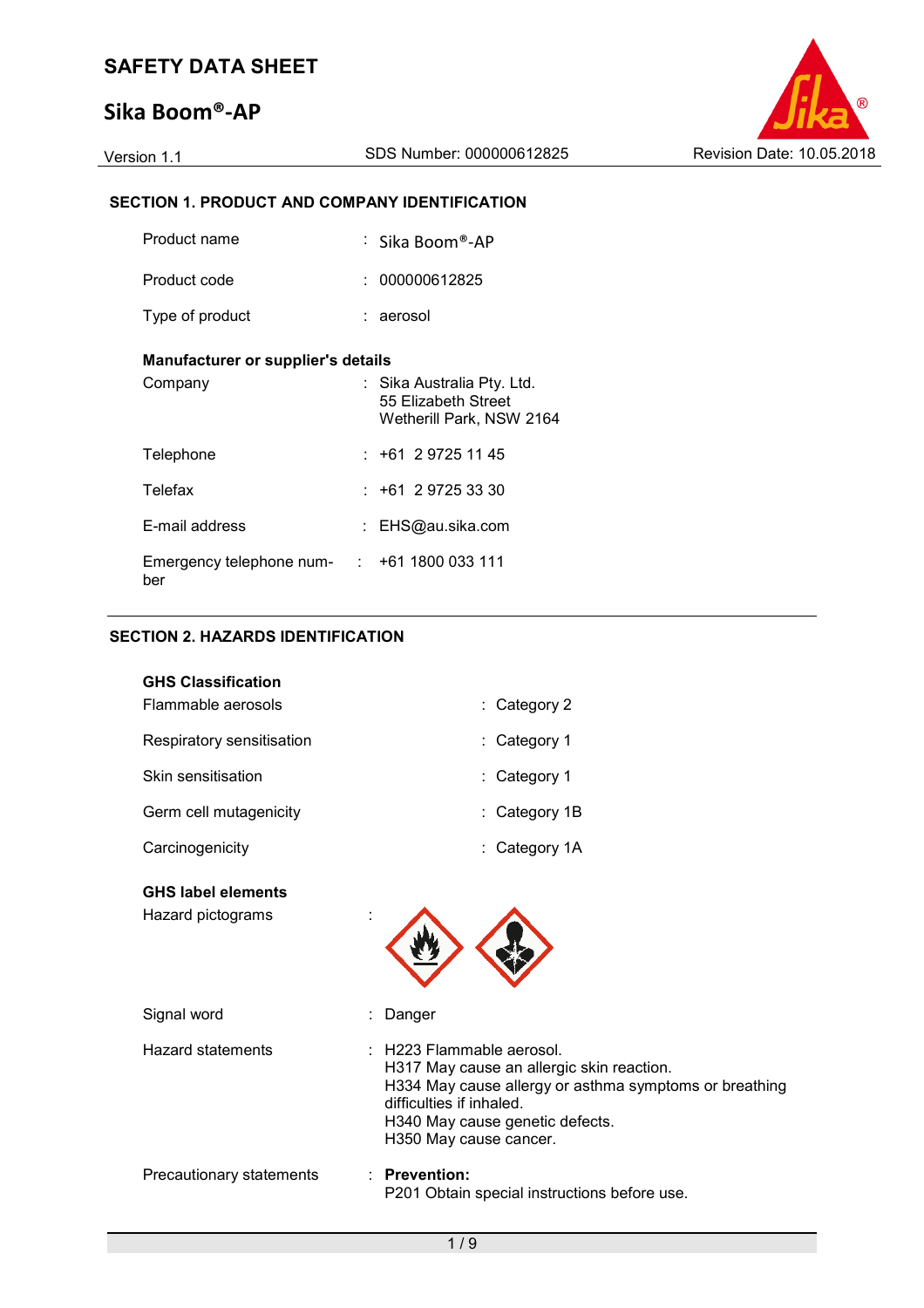# **Sika Boom®-AP**

| Version 1.1 | SDS Number: 000000612825                                        | Revision Date: 10.05.2018 |
|-------------|-----------------------------------------------------------------|---------------------------|
|             | P202 Do not handle until all safety precautions have been read  |                           |
|             | and understood.                                                 |                           |
|             | P210 Keep away from heat/sparks/open flames/hot surfaces.       |                           |
|             | No smoking.                                                     |                           |
|             | P211 Do not spray on an open flame or other ignition source.    |                           |
|             | P251 Pressurized container: Do not pierce or burn, even after   |                           |
|             | use.                                                            |                           |
|             | P261 Avoid breathing dust/ fume/ gas/ mist/ vapours/ spray.     |                           |
|             | P272 Contaminated work clothing should not be allowed out of    |                           |
|             | the workplace.                                                  |                           |
|             | P280 Wear protective gloves/ eye protection/ face protection.   |                           |
|             | P281 Use personal protective equipment as required.             |                           |
|             | P285 In case of inadequate ventilation wear respiratory protec- |                           |
|             | tion.                                                           |                           |
|             | <b>Response:</b>                                                |                           |
|             | P302 + P352 IF ON SKIN: Wash with plenty of soap and water.     |                           |
|             | P304 + P341 IF INHALED: If breathing is difficult, remove vic-  |                           |
|             | tim to fresh air and keep at rest in a position comfortable for |                           |
|             | breathing.                                                      |                           |
|             | P308 + P313 IF exposed or concerned: Get medical advice/        |                           |
|             | attention.                                                      |                           |
|             | P333 + P313 If skin irritation or rash occurs: Get medical ad-  |                           |
|             | vice/ attention.                                                |                           |
|             | P363 Wash contaminated clothing before reuse.                   |                           |
|             | Storage:                                                        |                           |
|             | P405 Store locked up.                                           |                           |
|             | P410 + P412 Protect from sunlight. Do not expose to tempera-    |                           |
|             | tures exceeding 50 °C/ 122 °F.                                  |                           |
|             | Disposal:                                                       |                           |
|             | P501 Dispose of contents/ container to an approved waste        |                           |
|             | disposal plant.                                                 |                           |

None known.

#### **SECTION 3. COMPOSITION/INFORMATION ON INGREDIENTS**

Substance / Mixture : Mixture :

#### **Hazardous components**

| Chemical name                                             | CAS-No.  | Concentration (%) |
|-----------------------------------------------------------|----------|-------------------|
| 4,4'-methylenediphenyl diisocyanate                       | 101-68-8 | < 10              |
| butane containing ≥ 0,1 % butadiene (203-450-<br><b>8</b> | 106-97-8 | < 10              |
| dimethyl ether                                            | 115-10-6 | < 10              |
| propane                                                   | 74-98-6  | < 10              |

#### **SECTION 4. FIRST AID MEASURES**

| General advice | : Move out of dangerous area.<br>Consult a physician.<br>Show this safety data sheet to the doctor in attendance. |
|----------------|-------------------------------------------------------------------------------------------------------------------|
| If inhaled     | : Move to fresh air.                                                                                              |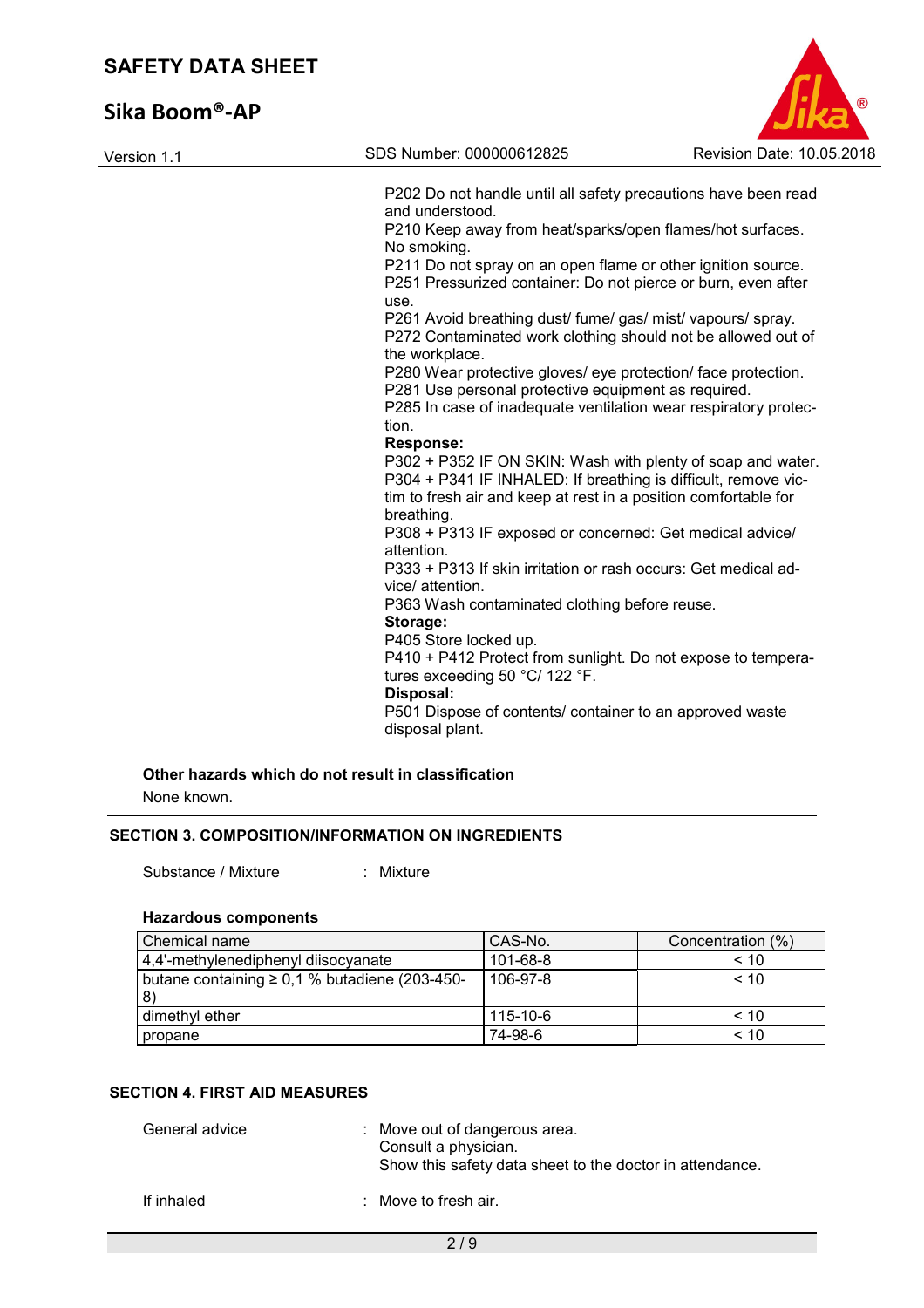# **Sika Boom®-AP**



| Version 1.1                                                       | SDS Number: 000000612825                                                                                                                                                                                                                                                                                                                                     | Revision Date: 10.05.2018 |
|-------------------------------------------------------------------|--------------------------------------------------------------------------------------------------------------------------------------------------------------------------------------------------------------------------------------------------------------------------------------------------------------------------------------------------------------|---------------------------|
|                                                                   |                                                                                                                                                                                                                                                                                                                                                              |                           |
| In case of skin contact                                           | : Take off contaminated clothing and shoes immediately.<br>Wash off with soap and plenty of water.<br>If symptoms persist, call a physician.                                                                                                                                                                                                                 |                           |
| In case of eye contact                                            | : Remove contact lenses.<br>Keep eye wide open while rinsing.<br>If eye irritation persists, consult a specialist.                                                                                                                                                                                                                                           |                           |
| If swallowed                                                      | : Clean mouth with water and drink afterwards plenty of water.<br>Induce vomiting immediately and call a physician.<br>Do not give milk or alcoholic beverages.<br>Never give anything by mouth to an unconscious person.                                                                                                                                    |                           |
| Most important symptoms<br>and effects, both acute and<br>delayed | : sensitising effects<br>carcinogenic effects<br>Asthmatic appearance<br>Allergic reactions<br>See Section 11 for more detailed information on health effects<br>and symptoms.<br>May cause an allergic skin reaction.<br>May cause allergy or asthma symptoms or breathing difficul-<br>ties if inhaled.<br>May cause genetic defects.<br>May cause cancer. |                           |
| Notes to physician                                                | : Treat symptomatically.                                                                                                                                                                                                                                                                                                                                     |                           |

#### **SECTION 5. FIREFIGHTING MEASURES**

| Suitable extinguishing media        | : Use extinguishing measures that are appropriate to local cir-<br>cumstances and the surrounding environment. |
|-------------------------------------|----------------------------------------------------------------------------------------------------------------|
| Unsuitable extinguishing<br>media   | : Water                                                                                                        |
| Hazardous combustion prod-<br>ucts  | : No hazardous combustion products are known                                                                   |
| Specific extinguishing meth-<br>ods | : Use water spray to cool unopened containers.                                                                 |
| for firefighters                    | Special protective equipment : In the event of fire, wear self-contained breathing apparatus.                  |

#### **SECTION 6. ACCIDENTAL RELEASE MEASURES**

| Personal precautions, protec-<br>tive equipment and emer-<br>gency procedures | : Use personal protective equipment.<br>Deny access to unprotected persons.                                                                             |
|-------------------------------------------------------------------------------|---------------------------------------------------------------------------------------------------------------------------------------------------------|
| Environmental precautions                                                     | : Do not flush into surface water or sanitary sewer system.<br>If the product contaminates rivers and lakes or drains inform<br>respective authorities. |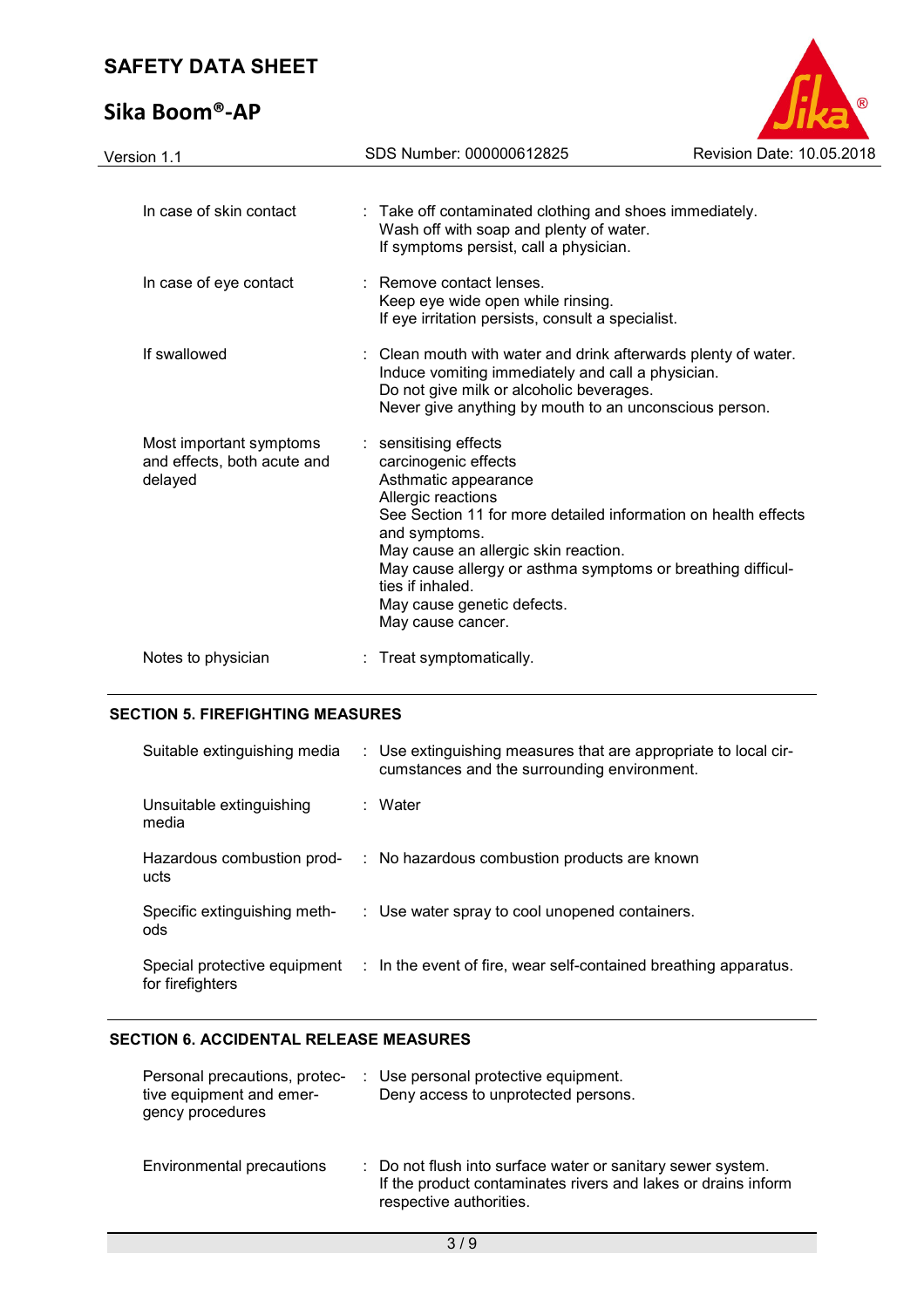## **Sika Boom®-AP**



#### **SECTION 7. HANDLING AND STORAGE**

| Advice on protection against<br>fire and explosion | Use explosion-proof equipment. Keep away from<br>heat/sparks/open flames/hot surfaces. No smoking. Do not<br>spray on a naked flame or any incandescent material. Take<br>precautionary measures against electrostatic discharges.                                                                                                                                                                                                                                                                                                                                                                                                                                                                                                                                                                                         |
|----------------------------------------------------|----------------------------------------------------------------------------------------------------------------------------------------------------------------------------------------------------------------------------------------------------------------------------------------------------------------------------------------------------------------------------------------------------------------------------------------------------------------------------------------------------------------------------------------------------------------------------------------------------------------------------------------------------------------------------------------------------------------------------------------------------------------------------------------------------------------------------|
| Advice on safe handling                            | Do not breathe vapours or spray mist.<br>Avoid exceeding the given occupational exposure limits (see<br>section 8).<br>Do not get in eyes, on skin, or on clothing.<br>For personal protection see section 8.<br>Persons with a history of skin sensitisation problems or asth-<br>ma, allergies, chronic or recurrent respiratory disease should<br>not be employed in any process in which this mixture is being<br>used.<br>Smoking, eating and drinking should be prohibited in the ap-<br>plication area.<br>Take precautionary measures against static discharge.<br>Open drum carefully as content may be under pressure.<br>Take necessary action to avoid static electricity discharge<br>(which might cause ignition of organic vapours).<br>Follow standard hygiene measures when handling chemical<br>products |
| Hygiene measures                                   | Handle in accordance with good industrial hygiene and safety<br>practice.<br>When using do not eat or drink.<br>When using do not smoke.<br>Wash hands before breaks and at the end of workday.                                                                                                                                                                                                                                                                                                                                                                                                                                                                                                                                                                                                                            |
| Conditions for safe storage                        | Prevent unauthorized access.<br>BEWARE: Aerosol is pressurized. Keep away from direct sun<br>exposure and temperatures over 50 °C. Do not open by force<br>or throw into fire even after use. Do not spray on flames or<br>red-hot objects.<br>Store in original container.<br>Keep container tightly closed in a dry and well-ventilated<br>place.<br>Observe label precautions.<br>Store in accordance with local regulations.                                                                                                                                                                                                                                                                                                                                                                                           |

#### **SECTION 8. EXPOSURE CONTROLS/PERSONAL PROTECTION**

#### Components Components CAS-No. Value type (Form of exposure) Control parameters / Permissible concentration Basis 4,4'-methylenediphenyl diisocyanate 101-68-8 | TWA | 0.02 mg/m3 (NCO) AU OEL Further information: Sensitiser  $0.07$  mg/m3 (NCO) AU OEL

#### **Components with workplace control parameters**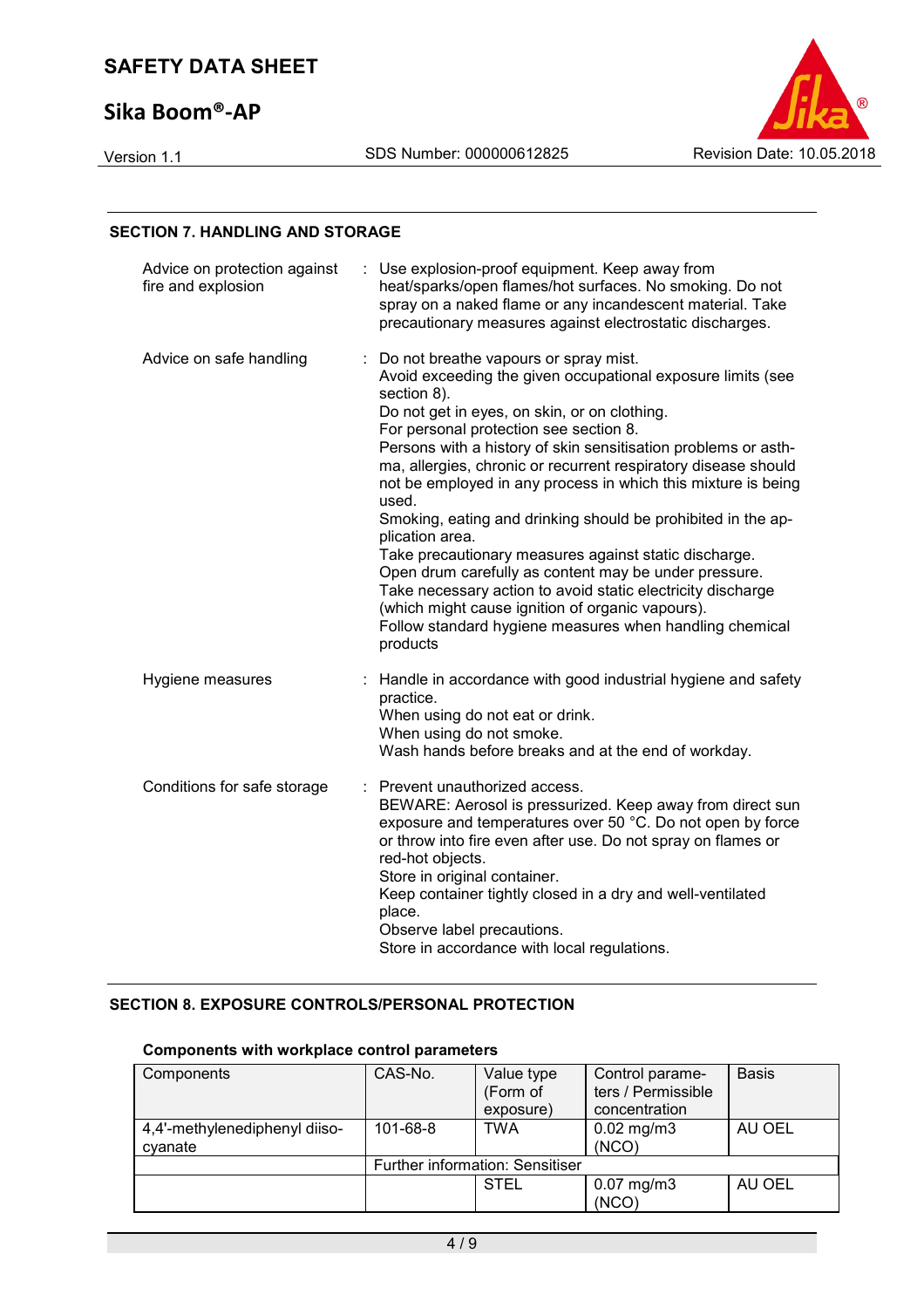## **Sika Boom®-AP**



|                                                         |                                                                                       | Further information: Sensitiser                                                       |                          |              |  |  |  |
|---------------------------------------------------------|---------------------------------------------------------------------------------------|---------------------------------------------------------------------------------------|--------------------------|--------------|--|--|--|
|                                                         |                                                                                       | <b>TWA</b>                                                                            | $0.02$ mg/m3<br>(NCO)    | AU OEL       |  |  |  |
|                                                         |                                                                                       | Further information: Category 2 (Carc. 2) Suspected human car-<br>cinogen, Sensitiser |                          |              |  |  |  |
|                                                         |                                                                                       | <b>STEL</b>                                                                           | $0.07$ mg/m $3$<br>(NCO) | AU OEL       |  |  |  |
|                                                         | Further information: Category 2 (Carc. 2) Suspected human car-<br>cinogen, Sensitiser |                                                                                       |                          |              |  |  |  |
| butane containing $\geq 0.1$ %<br>butadiene (203-450-8) | 106-97-8                                                                              | <b>TWA</b>                                                                            | 800 ppm<br>1,900 mg/m3   | AU OEL       |  |  |  |
| dimethyl ether                                          | 115-10-6                                                                              | <b>STEL</b>                                                                           | 500 ppm<br>950 mg/m3     | AU OEL       |  |  |  |
|                                                         |                                                                                       | <b>TWA</b>                                                                            | 400 ppm<br>760 mg/m3     | AU OEL       |  |  |  |
| propane                                                 | 74-98-6                                                                               | <b>TWA</b>                                                                            | 1,000 ppm                | <b>ACGIH</b> |  |  |  |

#### **Personal protective equipment**

| Respiratory protection   | : Use respiratory protection unless adequate local exhaust<br>ventilation is provided or exposure assessment demonstrates<br>that exposures are within recommended exposure guidelines.<br>The filter class for the respirator must be suitable for the max-<br>imum expected contaminant concentration<br>(gas/vapour/aerosol/particulates) that may arise when han-<br>dling the product. If this concentration is exceeded, self-<br>contained breathing apparatus must be used. |
|--------------------------|-------------------------------------------------------------------------------------------------------------------------------------------------------------------------------------------------------------------------------------------------------------------------------------------------------------------------------------------------------------------------------------------------------------------------------------------------------------------------------------|
| Hand protection          | : Chemical-resistant, impervious gloves complying with an ap-<br>proved standard should be worn at all times when handling<br>chemical products if a risk assessment indicates this is nec-<br>essary.                                                                                                                                                                                                                                                                              |
| Eye protection           | : Safety eyewear complying with an approved standard should<br>be used when a risk assessment indicates this is necessary.                                                                                                                                                                                                                                                                                                                                                          |
| Skin and body protection | : Choose body protection in relation to its type, to the concen-<br>tration and amount of dangerous substances, and to the spe-<br>cific work-place.                                                                                                                                                                                                                                                                                                                                |

#### **SECTION 9. PHYSICAL AND CHEMICAL PROPERTIES**

| Appearance                              | liquid              |
|-----------------------------------------|---------------------|
| Colour                                  | brown               |
| Odour                                   | : characteristic    |
| Odour Threshold                         | No data available   |
| рH                                      | No data available   |
| Melting point/range / Freezing<br>point | : No data available |
| Boiling point/boiling range             | No data available   |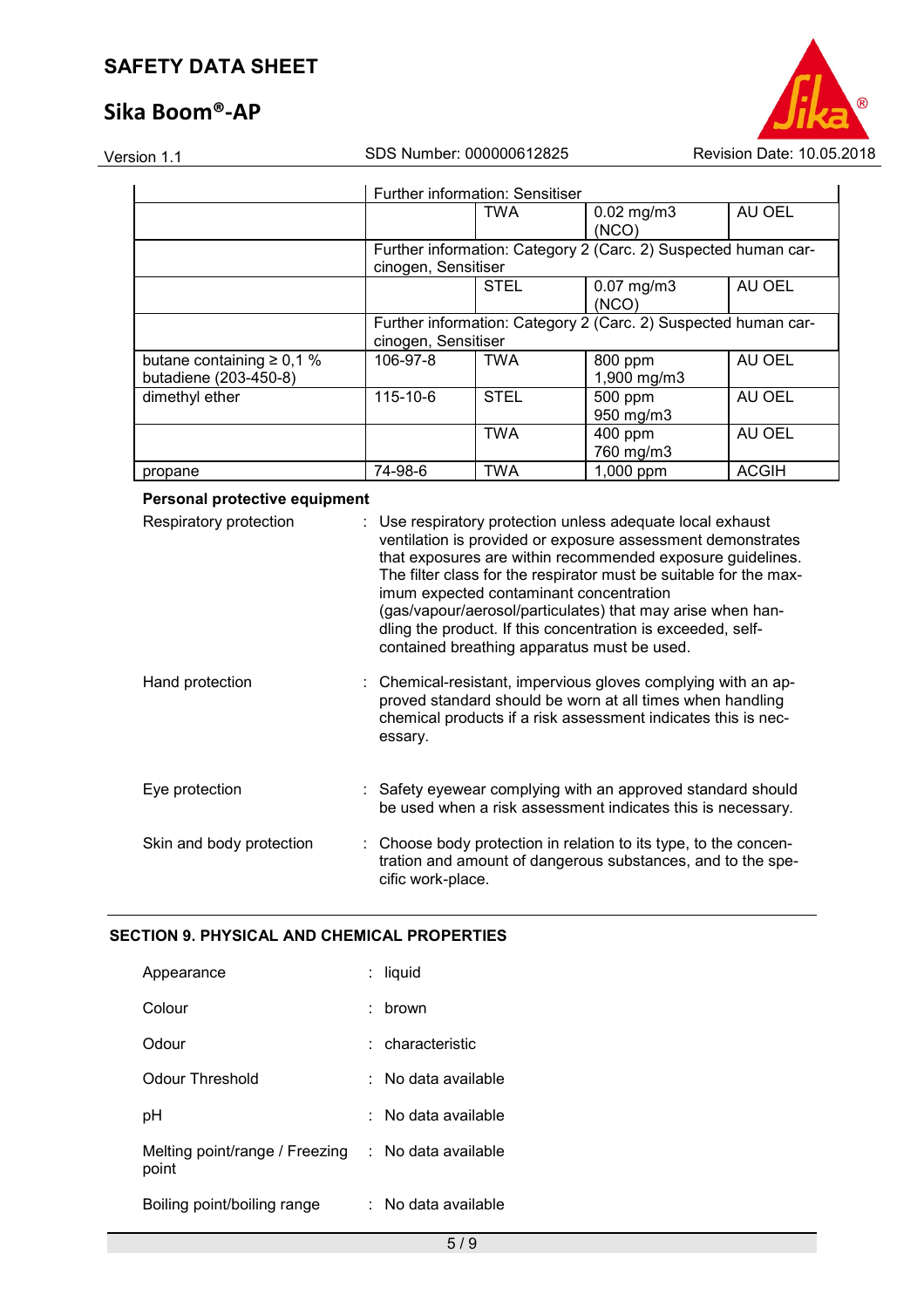# **Sika Boom®-AP**



| Version 1.1                                | SDS Number: 000000612825                             | Revision Date: 10.05.2018 |
|--------------------------------------------|------------------------------------------------------|---------------------------|
| Flash point                                | : $38 °C (100 °F)$                                   |                           |
| Evaporation rate                           | Method: closed cup<br>: No data available            |                           |
| Flammability                               | : No data available                                  |                           |
| Upper explosion limit                      | : No data available                                  |                           |
| Lower explosion limit                      | : No data available                                  |                           |
| Vapour pressure                            | : No data available                                  |                           |
| Relative vapour density                    | : No data available                                  |                           |
| Density                                    | : 1.126 g/cm3 (20 $^{\circ}$ C (68 $^{\circ}$ F) ()) |                           |
| Solubility(ies)<br>Water solubility        | : No data available                                  |                           |
| Solubility in other solvents               | : No data available                                  |                           |
| Partition coefficient: n-<br>octanol/water | : No data available                                  |                           |
| Auto-ignition temperature                  | : No data available                                  |                           |
| Decomposition temperature                  | : No data available                                  |                           |
| Viscosity<br>Viscosity, dynamic            | : No data available                                  |                           |
| Viscosity, kinematic                       | : > 7 mm2/s (40 $^{\circ}$ C)                        |                           |
| <b>Explosive properties</b>                | : No data available                                  |                           |
| Molecular weight                           | : No data available                                  |                           |
|                                            |                                                      |                           |

## **SECTION 10. STABILITY AND REACTIVITY**

| Reactivity                          | : No dangerous reaction known under conditions of normal use.                 |
|-------------------------------------|-------------------------------------------------------------------------------|
| Chemical stability                  | $\therefore$ The product is chemically stable.                                |
| tions                               | Possibility of hazardous reac- : Stable under recommended storage conditions. |
| Conditions to avoid                 | : Heat, flames and sparks.                                                    |
| Incompatible materials              | $\therefore$ No data available                                                |
| Hazardous decomposition<br>products | No decomposition if stored and applied as directed.                           |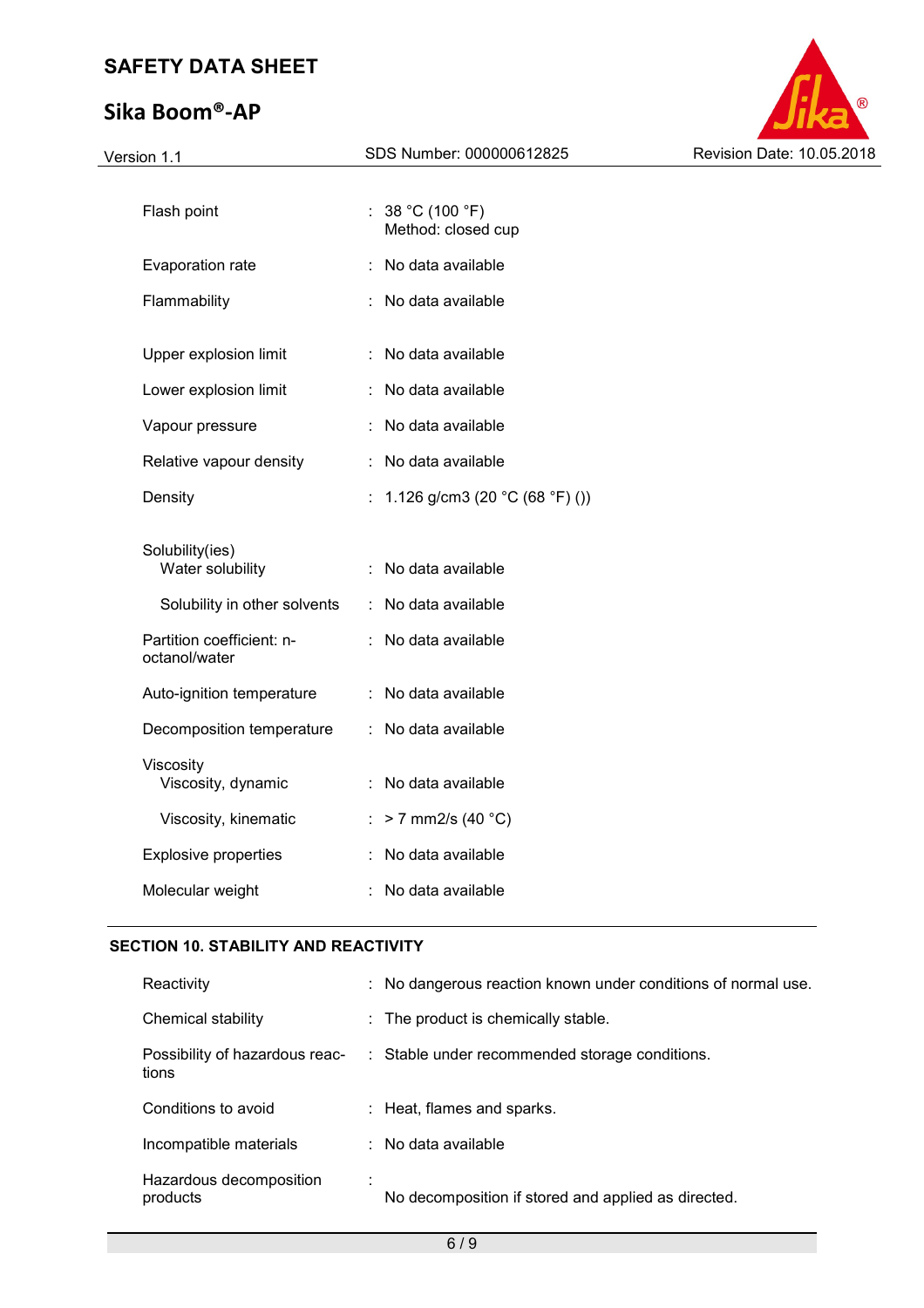## **Sika Boom®-AP**



#### **SECTION 11. TOXICOLOGICAL INFORMATION**

#### **Acute toxicity**

Not classified based on available information.

#### **Components:**

**4,4'-methylenediphenyl diisocyanate:** 

: Acute toxicity estimate: 1.5 mg/l Test atmosphere: dust/mist Method: Expert judgement

#### **Skin corrosion/irritation**

Not classified based on available information.

#### **Serious eye damage/eye irritation**

Not classified based on available information.

#### **Respiratory or skin sensitisation**

Skin sensitisation: May cause an allergic skin reaction. Respiratory sensitisation: May cause allergy or asthma symptoms or breathing difficulties if inhaled.

#### **Chronic toxicity**

**Germ cell mutagenicity** 

May cause genetic defects.

**Carcinogenicity** 

May cause cancer.

#### **Reproductive toxicity**

Not classified based on available information.

#### **STOT - single exposure**

Not classified based on available information.

#### **STOT - repeated exposure**

Not classified based on available information.

#### **Aspiration toxicity**

Not classified based on available information.

#### **SECTION 12. ECOLOGICAL INFORMATION**

**Ecotoxicity**  No data available **Persistence and degradability**  No data available **Bioaccumulative potential**  No data available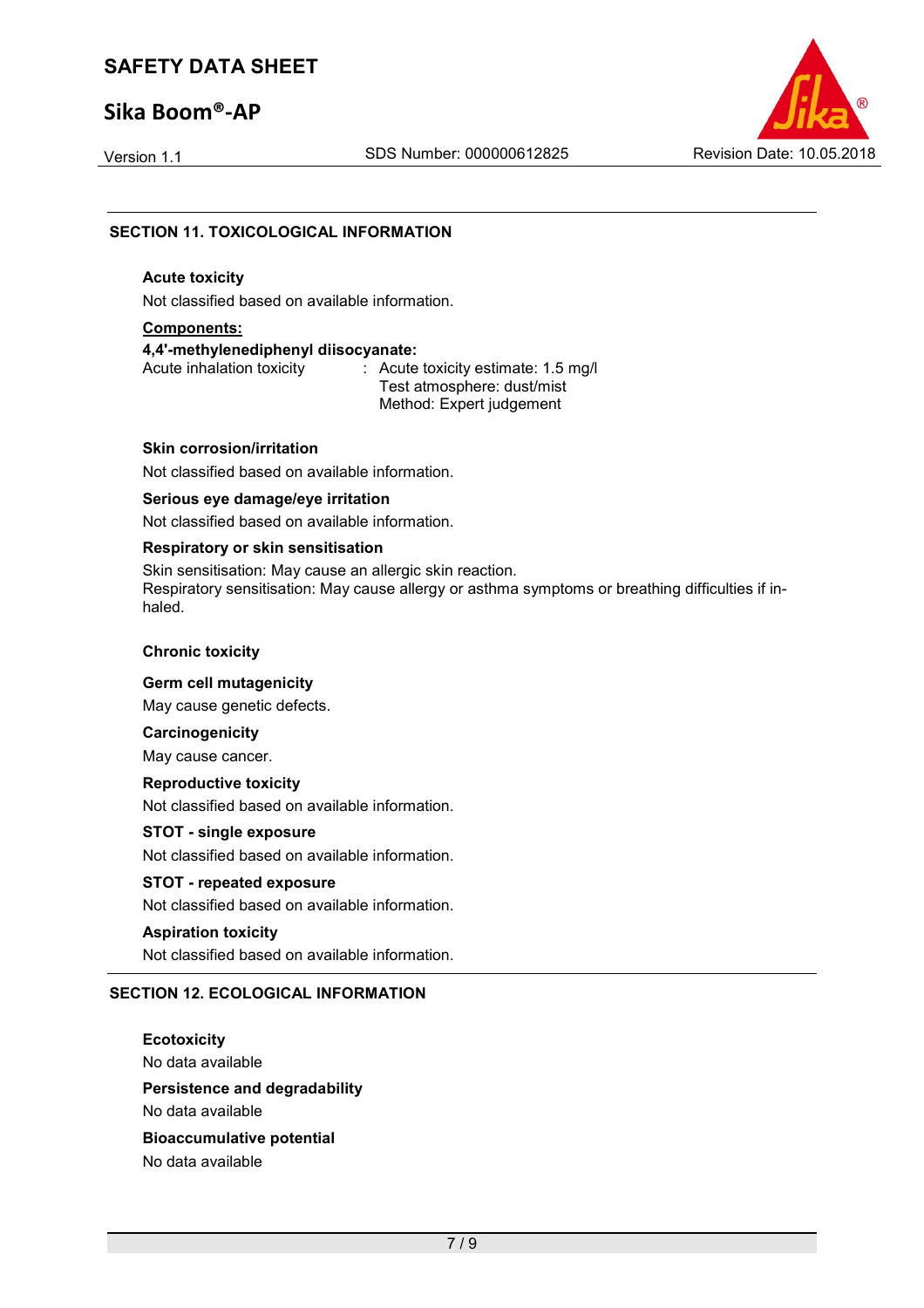## **Sika Boom®-AP**

| (R                        |  |
|---------------------------|--|
| Revision Date: 10.05.2018 |  |

| SDS Number: 000000612825                       | Revision Date: 10.05.2018                  |
|------------------------------------------------|--------------------------------------------|
|                                                |                                            |
|                                                |                                            |
|                                                |                                            |
|                                                |                                            |
| : There is no data available for this product. |                                            |
|                                                |                                            |
|                                                | <b>SECTION 13. DISPOSAL CONSIDERATIONS</b> |

| <b>Disposal methods</b> |                                                                                                                                                            |
|-------------------------|------------------------------------------------------------------------------------------------------------------------------------------------------------|
| Waste from residues     | : Do not contaminate ponds, waterways or ditches with chemi-<br>cal or used container.<br>Send to a licensed waste management company.                     |
| Contaminated packaging  | : Empty remaining contents.<br>Dispose of as unused product.<br>Do not re-use empty containers.<br>Do not burn, or use a cutting torch on, the empty drum. |

#### **SECTION 14. TRANSPORT INFORMATION**

#### **International Regulations**

#### **IATA-DGR**

| UN/ID No.                                             |    | : UN 1950                                                     |
|-------------------------------------------------------|----|---------------------------------------------------------------|
| Proper shipping name                                  |    | Aerosols, flammable                                           |
| Class                                                 |    | $\therefore$ 2.1                                              |
| Packing group                                         |    | Not assigned by regulation                                    |
| Labels                                                |    | : 2.1                                                         |
| Packing instruction (cargo<br>aircraft)               |    | : 203                                                         |
| Packing instruction (passen-<br>ger aircraft)         |    | : 203                                                         |
| <b>IMDG-Code</b><br>UN number<br>Proper shipping name |    | : UN 1950<br>: AEROSOLS                                       |
| Class<br>Packing group<br>Labels<br>EmS Code          | ÷. | : 2.1<br>Not assigned by regulation<br>2.1<br><b>F-D, S-U</b> |
| Marine pollutant                                      |    | no                                                            |

#### **Transport in bulk according to Annex II of MARPOL 73/78 and the IBC Code**

Not applicable for product as supplied.

#### **National Regulations**

| UN number            | $\therefore$ UN 1950 |
|----------------------|----------------------|
| Proper shipping name | : AEROSOLS           |